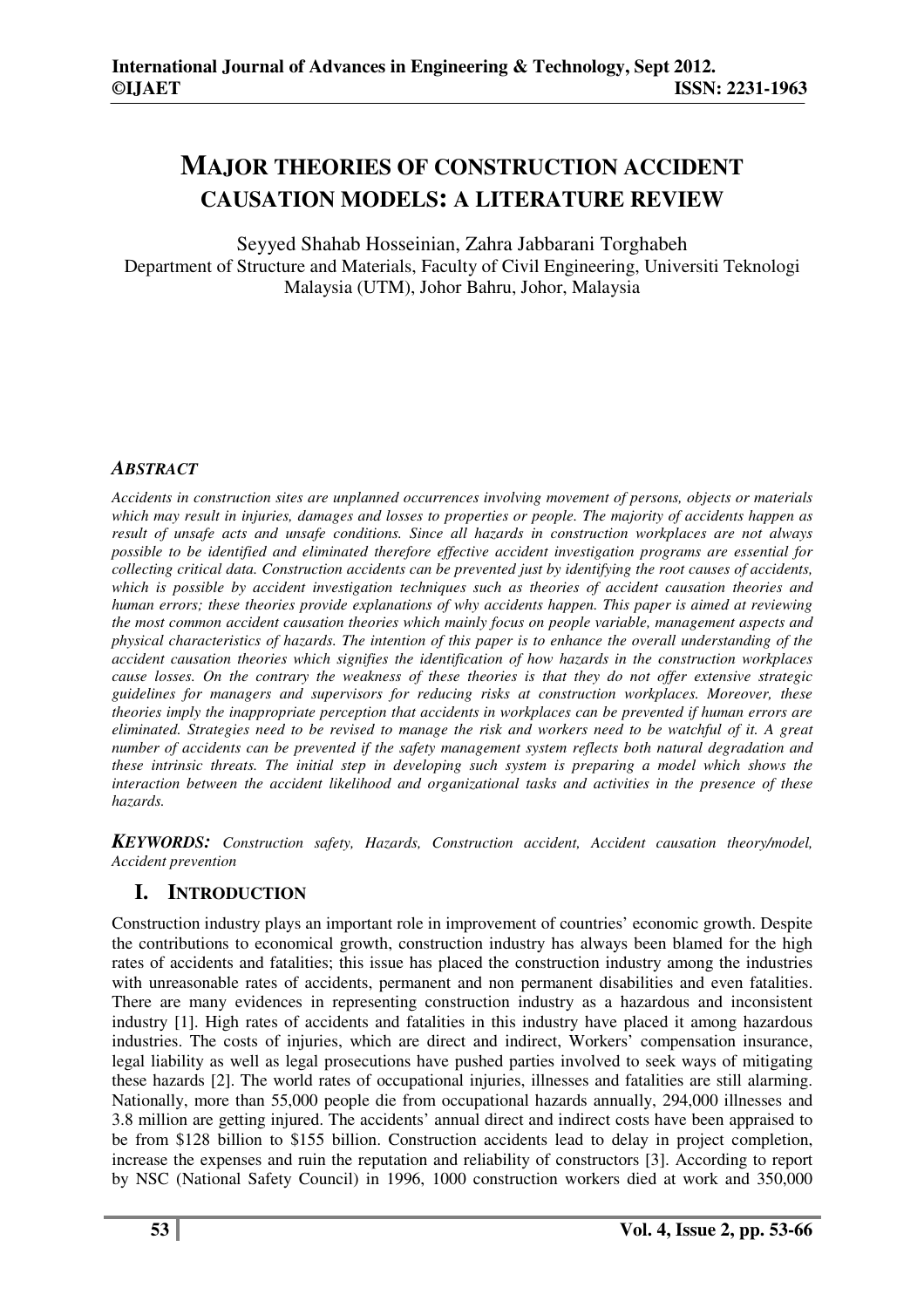suffered disabilities. Although Construction workers constitute only 5% of the United States' workforce, an out of proportion rate of 20% of all occupational fatalities and 9% of all disabling occupational injuries relate to construction industry [4].

Construction accidents can be prevented just by identifying the root causes of accidents, which is possible by accident investigation techniques such as theories of accident causation and human errors. Accident prevention has been defined by Heinrich as 'An integrated program, a series of coordinated activities, directed to the control of unsafe personal performance and unsafe mechanical conditions, and based on certain knowledge, attitudes, and abilities'. Some other synonyms for accident prevention have been emerged later such as loss prevention, loss control, total loss control, safety management, incidence loss control [4]. This paper is aimed at reviewing the most common accident causation theories, which are focused on people variable, management aspects and physical characteristics of hazards. This paper tries to enhance the overall understanding of the accident causation theories, opportunities, weaknesses of them and effective strategies to overcome the deficiencies. The importance of understanding the accident causation theories is in recognizing how hazards in the construction workplaces cause losses.

# **II. THEORIES OF CONSTRUCTION ACCIDENTS CAUSATION**

#### **2.1 Heinrich Domino theory of accident causation**

Heinrich was the pioneer in the Accident causation theories. He described the accidents causation theory, man and machine relationship, frequency and severity relation, unsafe acts reasons, management role in accident prevention, costs of accidents and the impact of safety on efficiency [5]. According to statistics on accident's reports Heinrich deduced that 88 percent of accidents are due to unsafe act of workers, 10 percent due to unsafe conditions and 2 percent of all accidents are associated with act of God such as natural disasters. According to his analysis Heinrich defined accident as 'an unplanned and uncontrolled event in which the action or reaction of an object, substance, person, or radiation results in personal injury or the probability thereof' [4]. Heinrich (1959) described the accidents causation theory, man and machine relationship, frequency and severity relation, unsafe acts reasons, management role in accident prevention, costs of accidents and the impact of safety on efficiency (See Figure 1).



**Figure 1:** Domino theory of accident causation

Heinrich established the 'Domino theory' which is based on five sequential factors as following [6]:

- i. Ancestry and social environment; Ancestry and social environment are the process of acquiring knowledge of customs and skills in the workplace. Lack of skills and knowledge of performing tasks, inappropriate social and environmental conditions will lead to fault of person.
- ii. Fault of person (carelessness); Faults of person or carelessness are negative features of a person personality although these unwanted characteristics might be acquired. The result of carelessness is unsafe act/conditions.
- iii. Unsafe act and/or mechanical or physical condition; Unsafe acts/conditions include the errors and technical failures which cause the accident.
- iv. Accident: Accidents are caused by unsafe acts/conditions and subsequently lead to injuries
- v. Injury; Injuries are the consequences of the accidents.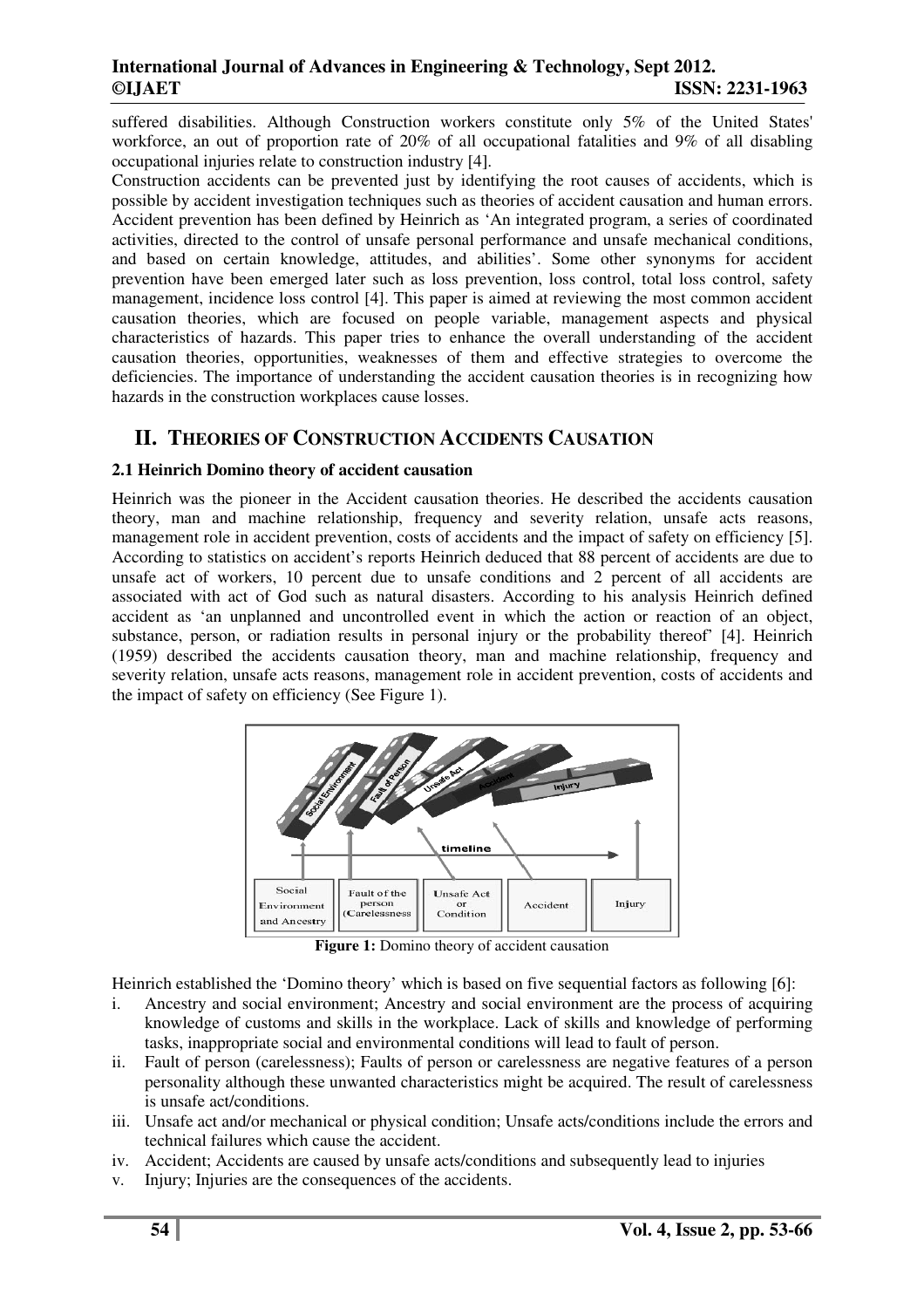The Heinrich's domino theory is comprised of five standing dominos which will fall one after the other if the first domino (Ancestry and social environment) falls. The accident can be prevented only if the chain of sequence is disturbed, e.g. the unsafe act/condition can be eliminated in order to prevent the accidents and associated injuries. Heinrich efforts on accident causation theory can be summed up into two points, People (Human) who are the main reasons of accidents and Management which has the responsibility of preventing the accidents (having the power and authority) [7]. Heinrich's domino theory was blamed for the process of simplifying the human behavior control in accidents. Heinrich domino theory became the basis for many other studies on accident causation model with emphasis on management role in accident prevention; these studies are called Management Model or Domino's Updated Model. Management models believe that management system is responsible for occurrence of accidents [4].

# **2.2 Management-based theories**

Heinrich's opinions were criticized for too much simplifying the control of human behavior in accident causation; however Heinrich's research and work was foundation for many other researchers. The domino theory of Heinrich has been modified and updated over the years with greater emphasis on management as an original cause of accidents. The results of this updating were named as management-based theories or updated domino models. The management-based theories define management as responsible for causing accidents and the theories attempt to recognize failures within the management system. Updated domino sequence (Bird 1974), the Adams updated sequence (Adams 1976) and the Weaver updated dominoes (Weaver 1971) are some examples of managementbased theories. There are other management-basedtheories which are not domino-based such as Stair step model (Douglas and Crowe 1976) and the multiple causation model (Petersen 1971) [4].

#### **2.2.1 Multiple causation model (Petersen, 1971; Non-Domino-based model)**

The Heinrich domino theory is structured on theory that an accident is caused by a single cause. Petersen (1971) developed a model based on management system rather than individual (See Figure 2). Petersen believed that there are two major features of the events which leading to an accident, namely an unsafe act and an unsafe condition [6, 8]. However, there are more than single cause which contribute or lead to both unsafe act and unsafe condition and finally occurrence of an accident. Unlike simplified theory of domino, there are causes and sub-causes when an accident happens. Through identification of these multiple contributing causes of accident, the unsafe acts and unsafe conditions should be prevented from arising [9, 10].



**Figure 2:** Multiple causation theory [11]

#### **2.2.2 Weaver updated dominoes (Weaver, 1971; Domino-based model)**

Weaver developed an accident theory based on Heinrich domino theory with emphasis on the role of management system. Weaver regarded the dominoes three, four and five of Heinrich dominoes as errors caused by operation. Weaver tried to reveal the role of operational errors by not only determining the cause of accident; but also identifying the reasons that the unsafe act was allowed to continue and determining whether the management had the safety knowledge to avoid the occurrence of accident. Weaver set questions in order to clarify the underlying causes of accident; if management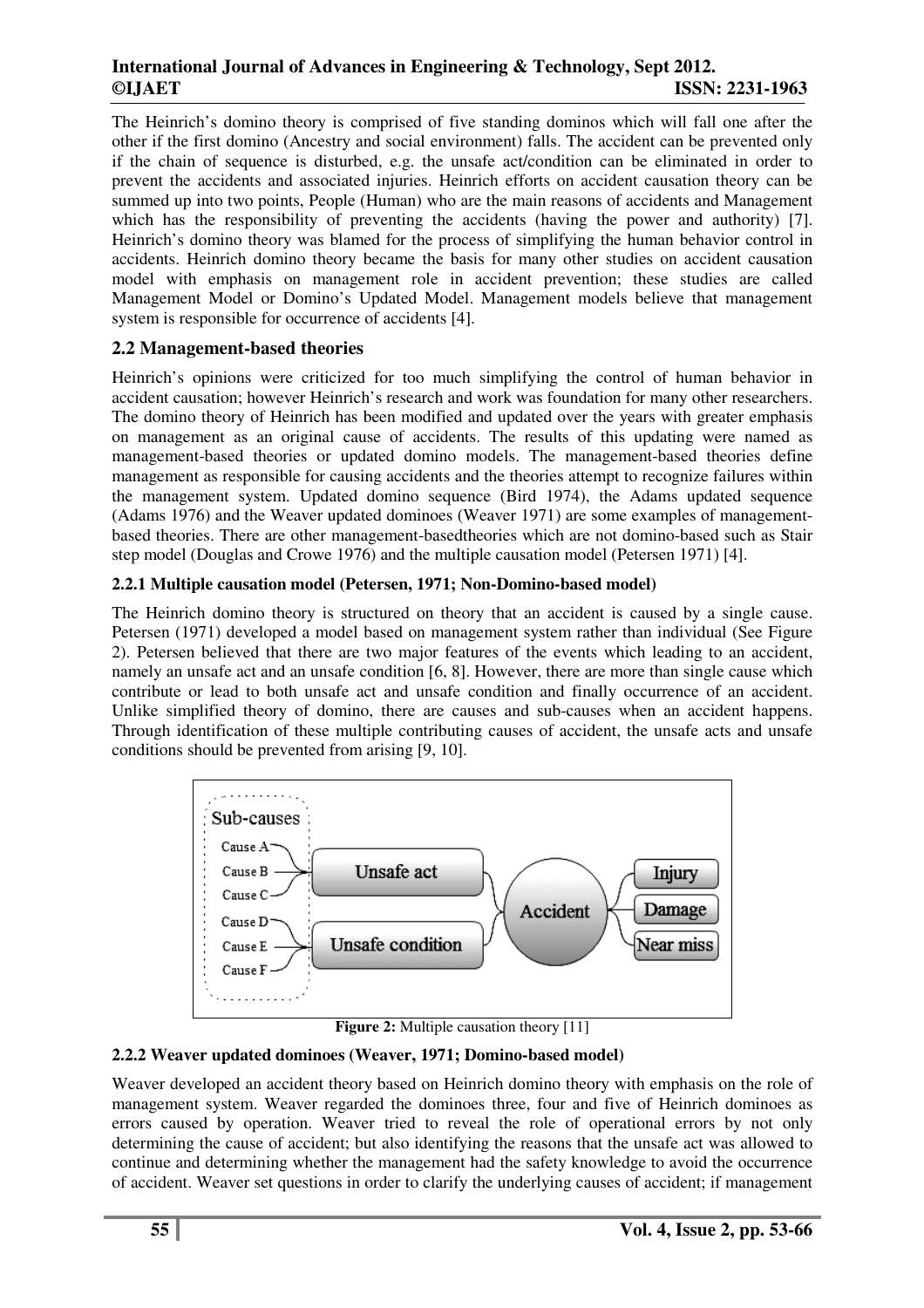had the knowledge of safety and relevant standards of the work, what was the reason that the worker was confused to continue the work in unsafe condition. The answers to the questions can manifest the underlying operational errors which caused the accident [4, 6].

## **2.2.3 Updated domino sequence (Bird, 1974; Domino-based model)**

Bird and Loftus (1974) updated the "Domino theory" in order to reflect the role of management system in the sequence of accident causes defined by Heinrich (Domino-based model) (See Figure 3). The updated and modified sequence of events is [6, 12]:

- i. Lack of control/management (inadequate program, inadequate program standard, inadequate compliance to standard)
- ii. Basic causes/origins (basic causes: 1-personal factors, 2-job factors)
- iii. Immediate causes/Symptoms (sub-standard act and condition)
- iv. Incident (contact with energy and substance)
- v. Loss (property, people, process)

The update domino sequence can be used and applied to all types of accidents and is fundamental in loss control management [9, 10].



**Figure 3:** Updated Domino sequence of accident causation theory (Bird 1974)

# **2.3 Human errors Models**

#### **2.3.1 Behavior models**

Behavior model blame humans for occurrence of accidents. Errors in this approach are likely to be done by humans in different environmental conditions. Humans are blamed just for their unsafe behavior [13]. Rigby (1970) defined human error as 'anyone set of human actions that exceed some limit of acceptability'. Behavior models are mostly based on the accident proneness theory indicating that some people have specific characteristics which make them more susceptible of having accidents. Many behavior models have developed by researchers in order to describe the reasons for accidents repeaters such as the 'Goals freedom alertness theory' (Kerr 1957) and the 'Motivation reward satisfaction model' (Petersen 1975) [4, 6].

# **2.3.1.1 Goals Freedom Alertness Theory (Kerr 1957)**

Goals Freedom Alertness theory of accident reflects the idea that the psychologically satisfying and desirable work environment lead to the safe performance of tasks and activities. The theory expresses the idea that accidents are low-quality activities due to unpleasant psychological work environment. Alertness will be lowered as a result; the higher and the richer the climate is in terms of economic and non-economic opportunities, the more chance of alertness is created. The result of alertness is a higher quality performance and finally an accident-free work environment. A psychologically satisfying work environment is a place where the workers are encouraged for performing their best, taking part, arranging achievable goals and innovating methods of achieving those goals. Workers are free for participating in identifying and solving work problems; the management system permit their workers to define goals for themselves and also let them innovate methods of achieving their goals. Management can improve the environment of work for workers by managerial techniques, participative methods, setting defined goals for workers etc [4, 8].

# **2.3.2 Human factor models**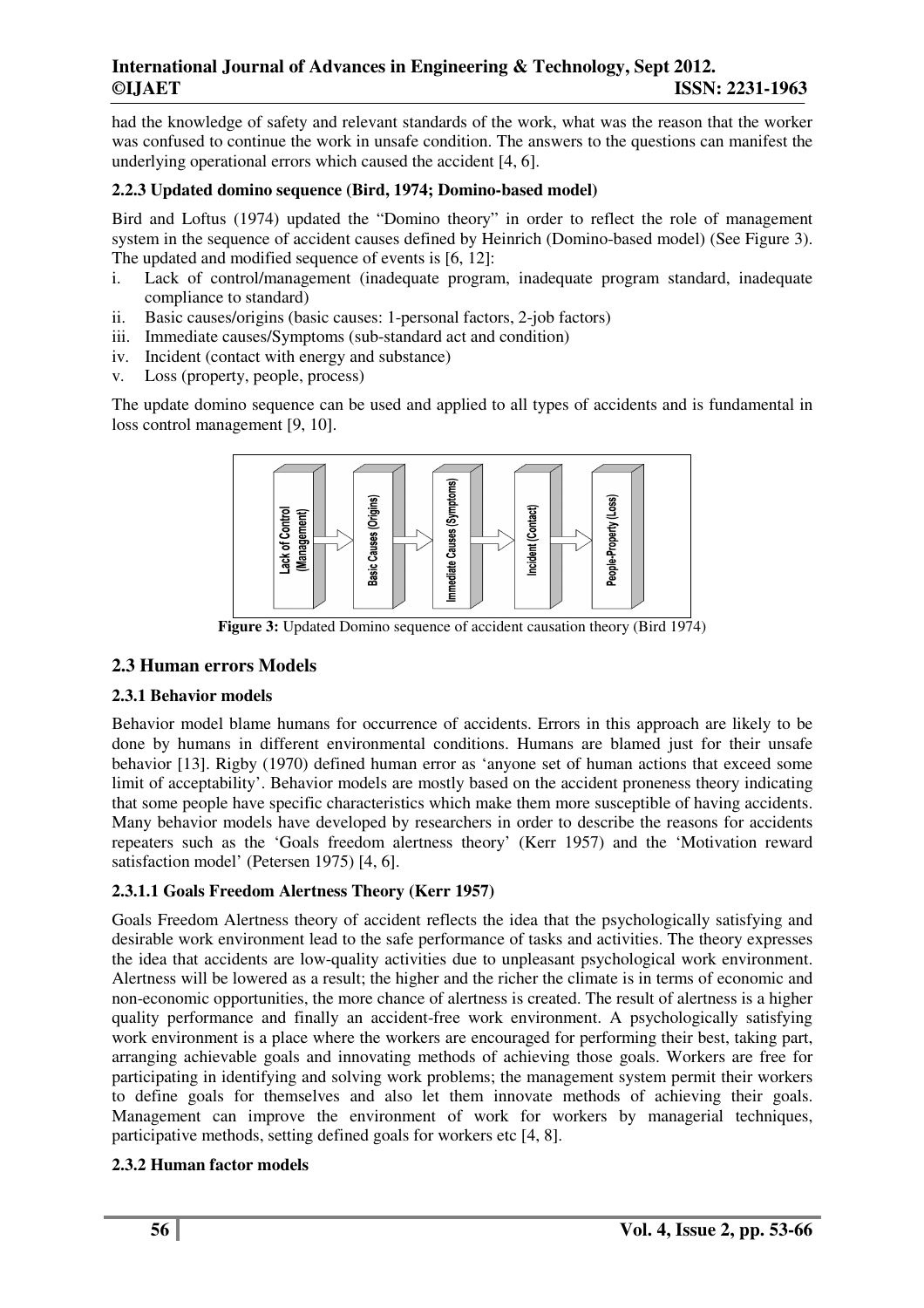Human factors model is based on the idea that the human errors are the major cause of accidents; however human unsafe behavior as well as poor design of workplace and environment which do not consider the human limitation, are considered as contributory factors. Ferrel theory (Ferrel 1977), the Human-error causation model (Petersen 1982), the McClay model (McClay 1989) and the Dejoy model (Dejoy 1990) are samples of human factor model [4, 6, 8].

## **2.3.2.1 Ferrel Theory**

Doctor Russel Ferrel (1997) developed his theory of accidents based on a chain of human factors causes (See Figure 4). He believed that the human errors are the main causes of accidents occurrence and they are caused by the following factors [4, 6, 7, 8]:

- i. Overload; the overload factor reflects the incompatibility between the load and the capability of the human. The result of this mismatch is anxiety, pressure, fatigue and emotions that can be intensified by physical environment such as dust, light, noise, fumes etc. where the person is working.
- ii. Incorrect response; the incorrect response by the person is caused by the incompatible situation where he/she is working in.
- iii. Improper activity; the person perform the activity improperly either due to lack of knowledge of appropriate way of performing the activity, or intentionally take the risk.

| Physical environment (i.e. light, noise, dust)                                  | Mental capability |
|---------------------------------------------------------------------------------|-------------------|
|                                                                                 |                   |
| Incompatibility or mismatch (Physical environment - Mental capability) if exist |                   |
|                                                                                 |                   |
| Overload (Anxiety - pressure - fatigue - emotions)                              |                   |
|                                                                                 |                   |
| Incorrect response                                                              |                   |
|                                                                                 |                   |
| Improper activity by the person                                                 |                   |
|                                                                                 |                   |
| $\Delta$ crident                                                                |                   |

**Figure 4:** Ferrel's theory of accidents causation

# **2.4 The 'Swiss Cheese' Model**

The 'Swiss Cheese' accident causation model was first developed by James Reason (1970-1977) as a linear accident causation model. The theory is currently widely used since it simply suggests that the organizations try to prevent accidents by defenses in order not to allow the risks and hazards become loss (See Figure 5). These organizational defenses are divided into two groups [16]:

- i. Hard defenses which are automatic alarming systems, physical obstacles, engineered safety appliances and weak points included into the main system for protection such as fuses.
- ii. Soft defenses which are dependent upon the personnel and procedures; regulations of required performance, investigation, checking, regular procedures of performance, education and training, supervision and working permission. Soft defenses also involve supervisors and operators as the pioneers. Losses to people, equipment, assets are the potential consequences of hazards in an organization.

Reason claims that a trade-off exists between the level of protection provided for the product and the production; the risks included in any product should be defended by the organization for the well being of customers but the level of safety and protection should be equivalent to the risks associated with the work [4]. If the level of protection is higher than required then the company will not be commercially profitable and if the protection level is less than the associated risks the occurrence of accident is susceptible and the organization will lose the business opportunities. The equilibrium between the protection and the production is essential for the durable commercial survival of the business; since the production process is visible the product can be managed and inspected for the desired output but the level of protection can be measured only after the inadequacy is determined [15, 16].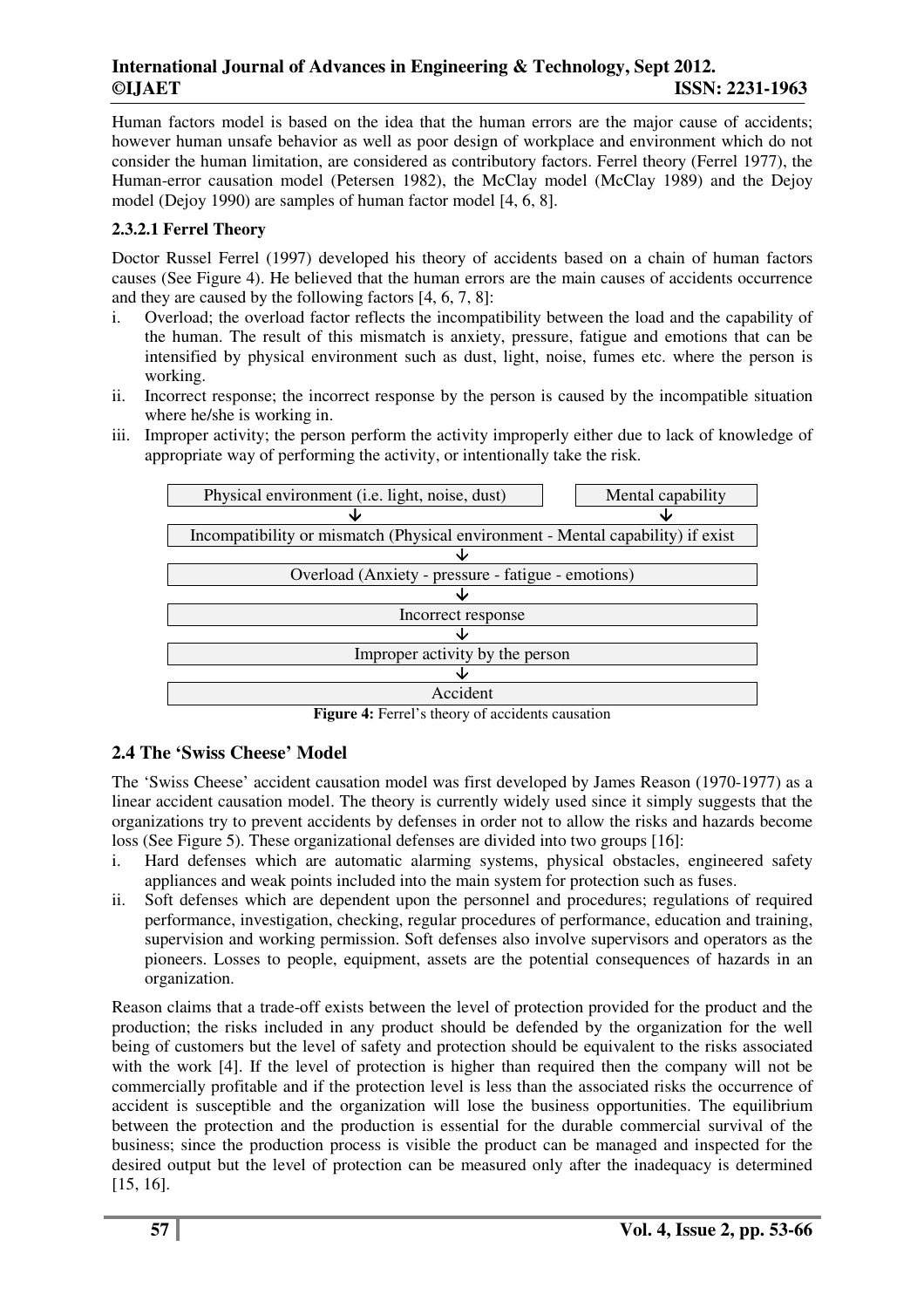

**Figure 5:** Swiss Cheese Accident Causation Model (James Reason, 1970-77)

Although organizational accident defenses are seen as obstacles which prevent the hazards from converting into losses, the obstacle and barriers have holes in them as slices of Swiss cheese; Reason called his model Swiss cheese because of theses defects in the organizational defenses [14, 15]. The foremen of an organization are in charge of the sharp-end procedures which represent the "unsafe acts" slice of cheese in the model. The holes in the unsafe act slice are the human errors or unsafe acts. Reason believed that accidents are caused by active failures and immediate causes which are the results of mistakes, slips and violations of standards. Accidents can be either caused by singular human error or a combination of them as immediate causes of accidents; the combination of violation and mistake is a very usual cause of accidents [4]. There have been a lot of improvements in technology and engineering which means the technical failures are tried to be eliminated; therefore most of the time human errors are blamed to be the major cause of accidents. On the contrast the more improvements have been achieved in technology and engineering, the more number of accidents caused by human errors are reported. Unsafe condition is represented by holes in the next slice of Reason Swiss cheese model; the unsafe condition and the psychological risk factors are the contributory factors to unsafe act of workers. Unlike active failures and immediate causes in previous slice, the holes in this slice are the hidden contributory factors of accident. The relationship between unsafe condition and unsafe act is a one-to-many interaction; unsafe condition can lead to many hazards and unsafe acts [14, 16].

# **2.5 Accident Root Causes Tracing Model (ARCTM)**

Accident Root Causes Tracing Model (ARCTM) shows further advances of many of the previous accident models. Many important rules of the model have been derived from the effort of Heinrich (1959), Petersen (1971), Bird (1974), Ferrell ((as referenced in Heinrich et al. (1980)], and Petersen (1982). The main reason of this model is to provide an investigator with an easy model for identification of root causes of construction accidents, compared to sophisticated models of accident's investigation. ARCTM expresses the idea that accidents are caused by one or more of the following factors [8, 17]:

- i. Not identifying the unsafe condition existed before or advanced after an activity starts (Unsafe condition)
- ii. Performing the task despite the worker realizes the existence of unsafe condition (reaction of worker to unsafe condition)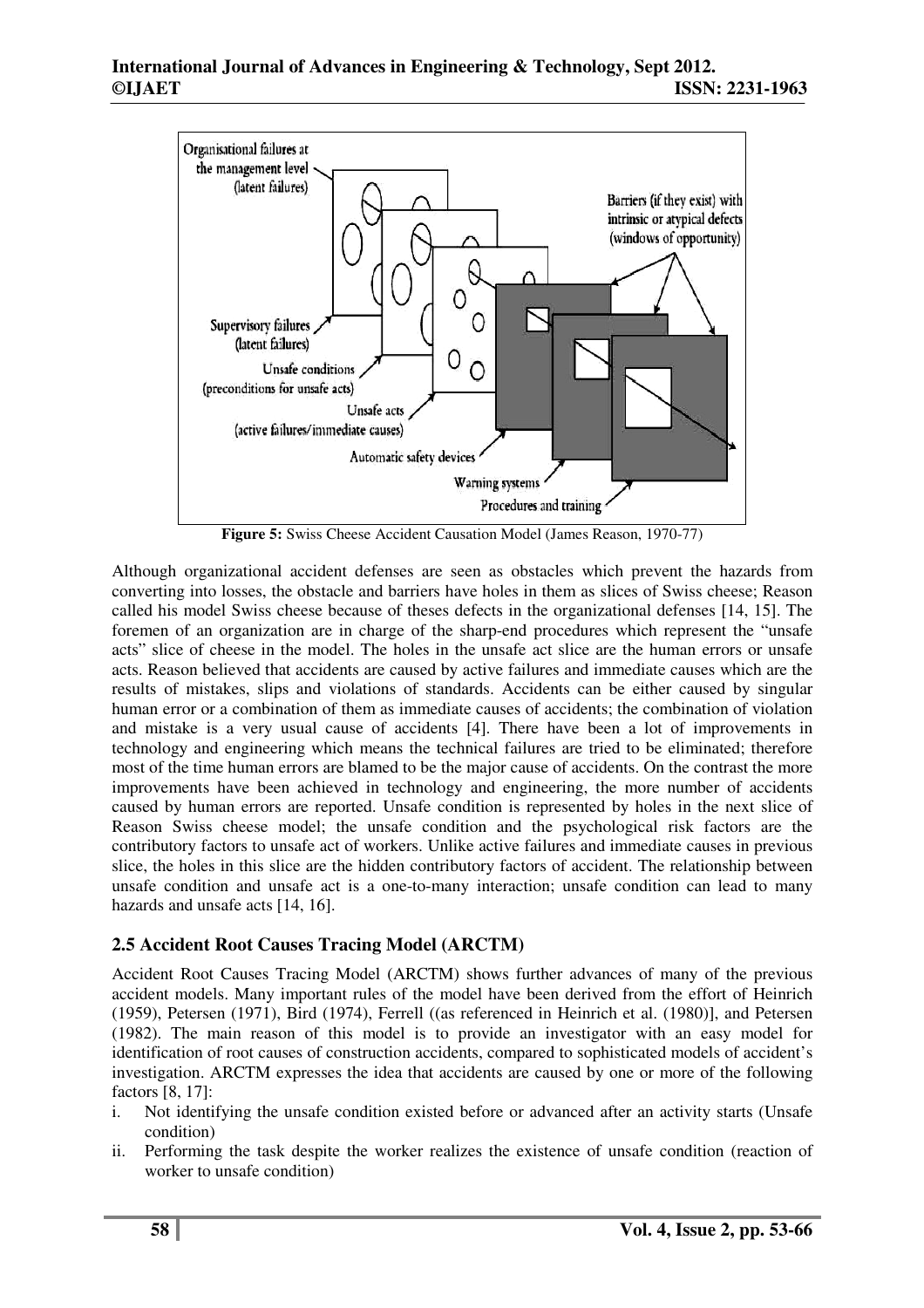iii. Performing unsafe act without consideration of task's environmental condition (Unsafe act of worker)

## **2.5.1 Unsafe condition**

Unsafe condition is condition where workplace and its environment are not safe according to safety and health standards. Unsafe conditions include wrong scaffolding, openings, protruding reinforcement bar and etc. ARCTM defines two types of unsafe conditions in terms of when they occurred in task sequence and who made the unsafe condition to advance [4]:

- i. Unsafe condition which exists before commencement of a task
- ii. Unsafe condition which progresses after commencement of a task

The ARCTM suggests that the unsafe conditions are the result of one of the following factors [4, 8]:

- i. Management acts or omissions; Management may, for instance, assign workers to do tasks beyond safety standards, not providing workers with protective equipment, not providing safeguards for equipments etc.
- ii. Worker or coworker unsafe acts; Inexperienced workers or coworkers may perform unsafe acts
- iii. Events not related to human act; Natural disasters such as earthquakes, storms, floods etc. may lead to unsafe conditions.
- iv. Unsafe conditions which initially exist in construction workplaces; Examples of initial unsafe conditions include rough land situation, scattered materials, hidden holes etc.

## **2.5.2 Reaction of worker to unsafe condition**

Reaction of workers to unsafe conditions depends on the fact that whether the worker identifies the unsafe condition or not and can be summarized as follows [4, 17]:

- i. The worker does not identify the unsafe condition; therefore there is no risk and hazard consideration by the worker. There is a fact that some unsafe conditions can not be identified such as not-human-related conditions or human factors violation. Human factors violation may lead to injuries namely cumulative trauma disorders, carpal tunnel syndrome, fatigue, overexertion etc.
- ii. The worker identifies the unsafe condition and recognizes the related hazards; reaction might be safe act and quit the task until the unsafe condition is modified or disregard the unsafe condition and continue the task (unsafe act). The reasons of failure to identify unsafe condition and also the reasons that worker continue the task after identification of unsafe condition should be investigated by management.

#### **2.5.3 Unsafe act of worker**

A worker might perform unsafe acts regardless of the condition of the work (Safe or unsafe condition). In this situations worker might continue the work in unsafe condition or performing the task without safety standards consideration; working without protective equipments or working when lack enough sleep etc [4, 17].

# **2.5.4 Application of ARCTM in accident investigation**

Following the occurrence of accident, the investigators use preliminary investigation and reporting tool for investigation of accident. The next step is to critically investigate the accident using the ARCTM which states that the accident is due to three root causes namely unsafe condition, reaction of worker to unsafe condition and unsafe act of worker. The ARCTM structured model try to help the investigator to identify how the root causes have advanced by series of questions and possible answers about the root causes (See Figure 6). The numbers shown in brackets represent specific issues that should be recognized and modified in order to avoid reoccurrence of accident. The numbers 1, 2 and 3 in brackets represent worker training problem, worker attitude problem and management procedure problem. Actually these problems are not the root causes of accidents and ARCTM insists on cooperation between workers and management to prevent the reoccurrence of accidents. ARCTM application in accident investigation includes the following steps [4, 17]:

**i.** The first step is to determine the existence of any unsafe condition either before or after commencement of an activity. If the worker was exposed to an unsafe condition, the existence and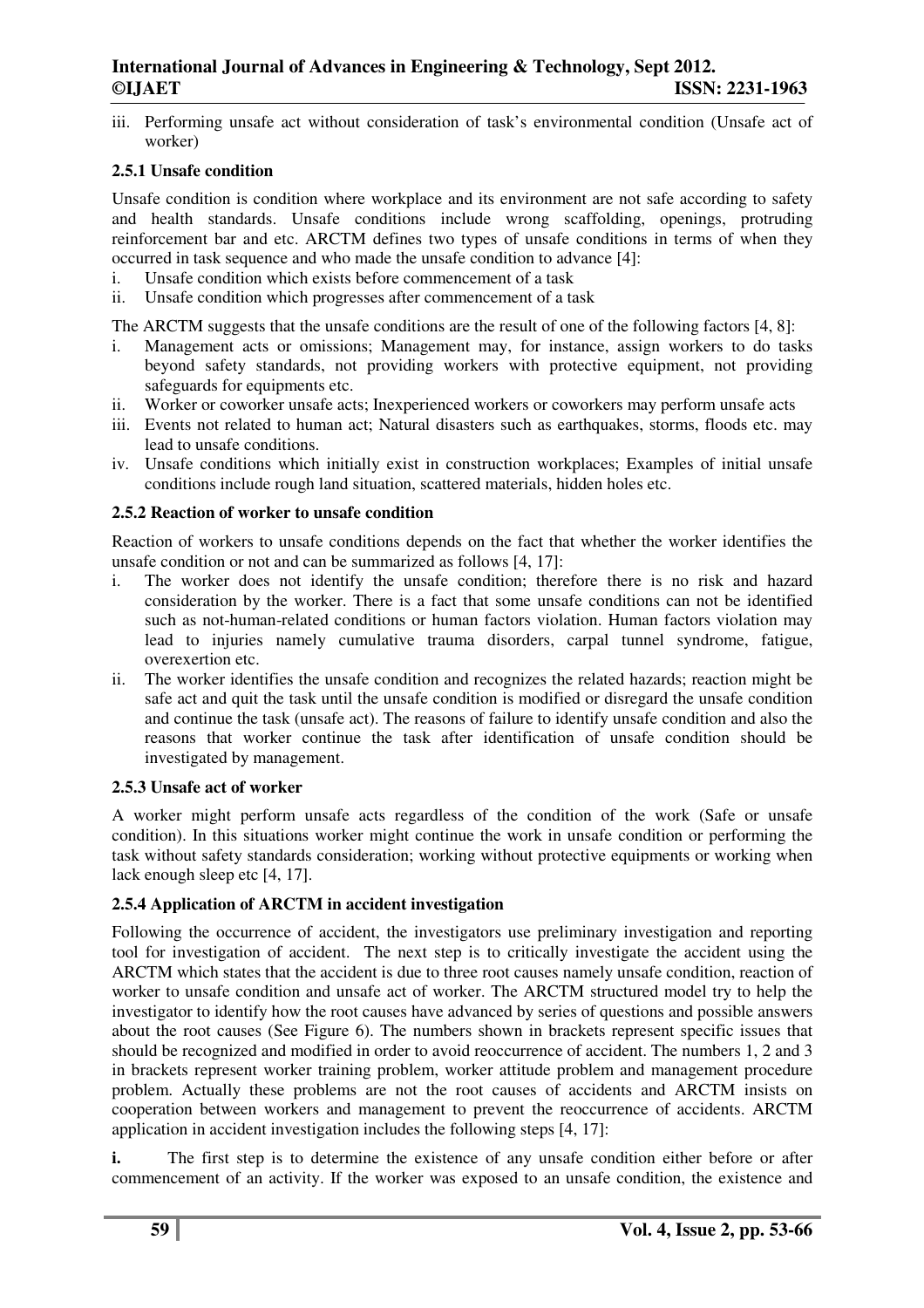advancement of unsafe condition should be identified by the questions shown in table. ARCTM suggests that unsafe condition is caused by four factors as following:

- **a.** Management acts or omissions: The accident investigator should determine why the unsafe condition was not recognized by management and who is in charge of that. Number [3] shows that there is a problem with management system.
- **b.** Worker or coworker unsafe acts: The investigator should realize whether the cause of unsafe condition was social, peer or management pressure. Worker attitude problem lead to social and peer problem while management process problem lead to management pressure. Knowledge of (co)worker about the correct way of doing the task should be identified by the investigator. If the worker knew how to perform the task, then the worker has attitude problem but if the worker did not knew the correct way of performing task then the problem is due to training. The frequency of unsafe act by worker should be determined, if the worker occasionally/always perform unsafely then the problem is related to the management since there should be inspection programs which discourage the unsafe acts of worker. If the worker had committed the unsafe act for the first time then the previous question is to be answered.
- **c.** The investigator should identify whether the management or worker were able to recognize the unsafe condition or not. If they were capable of identifying the unsafe condition then the problem is related both to worker training and management process, but if identification of unsafe condition was impossible then the accident was inevitable.

**ii.** The investigator should determine that if an unsafe condition was existed either before or after the task, was the worker recognized it.

- a. If the worker did not recognize the unsafe condition then the investigator should find the reasons of this failure through the questions of ARCTM approach. If the worker assumption on condition was wrong then the reasons should be investigated whether it was due to the incapability to identify the unsafe condition of task because of lack of knowledge, or the task was new to the worker. Worker's training is the basic problem of accident in this situation. If the worker was informed that the condition was safe then the investigator should recognize the informant and the reasons that the informant considered the condition as safe. If a coworker considered the condition as safe and informed the worker then there is a problem related to worker training or attitude, but if the management informed the worker that the condition is safe then the management process is considered to have problem. Whether the worker followed the appropriate procedure of performing task should be identified by the investigator, if not so then the investigator should find out if the worker knew about the appropriate procedure. If the worker had the knowledge about the appropriate procedure the problem is related to his/her attitude, but if the worker did not have the knowledge then the problem is with the worker training. The frequency of performing the task in wrong way by worker should be determined by investigator. If the worker always or occasionally uses the wrong procedure of performing the task then the problem is related to the management since management should inspect and modify the wrong way of performing tasks, but if the worker performs the task wrongfully for the first time then the problem should be traced in the previous question.
- b. The reason behind the inappropriate decision made by the worker when he or she recognized the unsafe condition and continued the task should be determined by the investigator through the questions in ARCTM approach. Whether the worker regarded taking the task was essential or he/she was forced by social, peer or management should be investigated by the investigator. If management pressure resulted in decision then the problem is related to management process, but if the social or peer pressure resulted in decision to continue the task then the problem is with the attitude of the worker. Whether the worker did not consider all characteristics of the condition should be determined by the investigator; if so then the problem is related to the training of the worker. Whether the worker has though that he/she could continue performing the task safely should be determine by the investigator; if so there is a worker attitude problem. Whether the worker knew the appropriate way of doing the task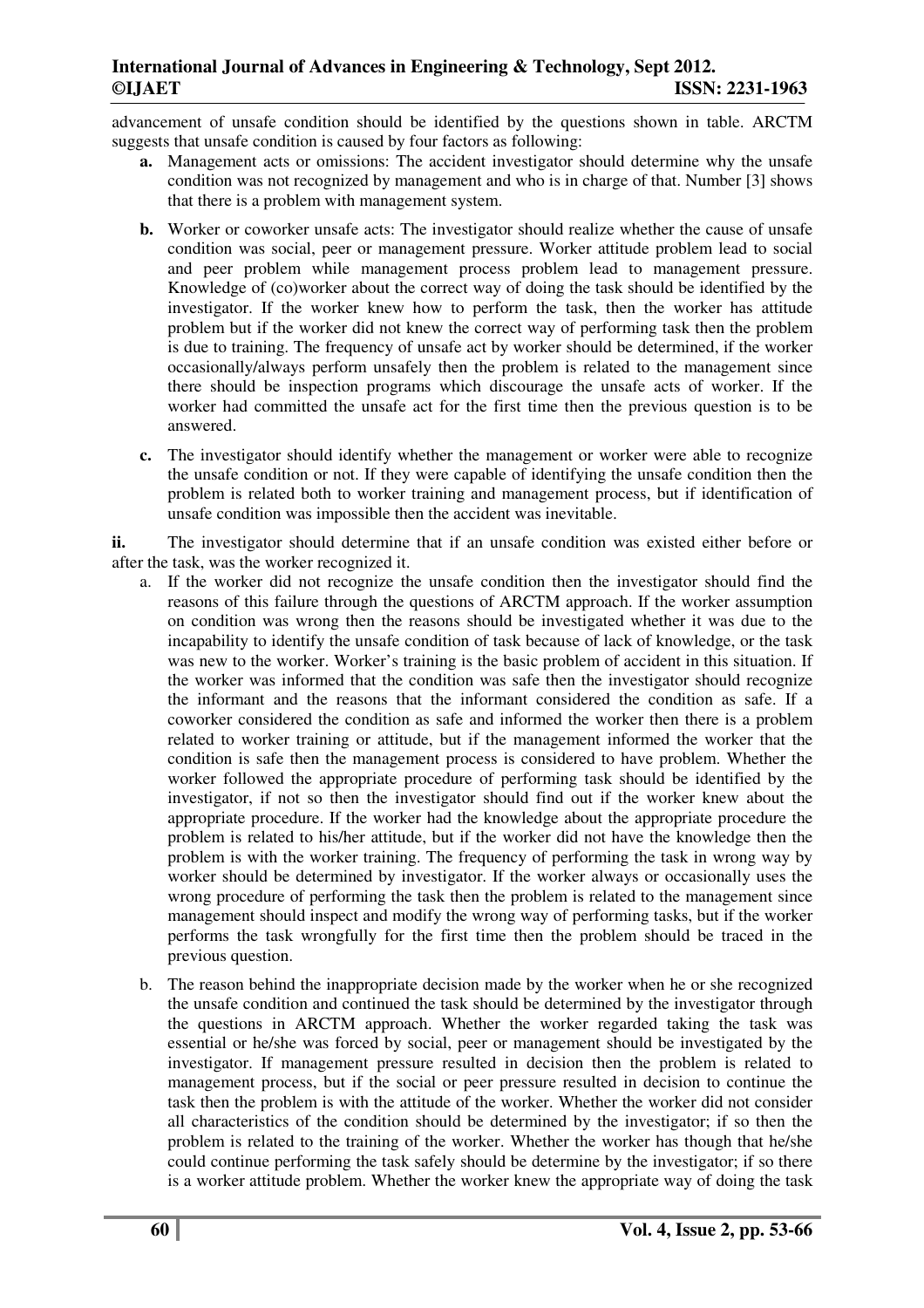or not should be identified by the investigator; if the answer is positive the problem is related to attitude of the worker but if he/she did not knew the appropriate way then the problem is related to worker training. Whether the worker always/occasionally continued the task when he/she recognized the unsafe condition should be identified by the investigator; if the worker did so then it is a management-related problem because the management should inspect and modify the unsafe act of workers, but if the worker continued to perform the task despite he/she recognized the unsafe condition for the first time then the problem should be traced in the previous question.

**iii.** Whether the worker acted unsafely or not if there were no unsafe conditions confronted by worker involved in accident (before or after commencement of task) should be identified by the investigator. The investigator should review the step 1 for identifying unsafe conditions around the accident when the worker did not commit any unsafe acts; but if the worker acted unsafely then the investigator should follow the questions to identify the reasons of worker decision. Whether the unsafe act was caused by social, peer or management force should be determined by the investigator; if social or peer act resulted in unsafe act then the problem is related to the worker attitude, but if the management pressure resulted in unsafe act the problem is related to management process. Whether the worker knew the appropriate way of performing the task or not should be identified by the investigator; if the worker knew the problem is with his/her attitude, but if the worker did not knew the correct way of performing the task the problem is related to the worker training. The frequency of performing task in unsafe manner should be determined by the investigator; if the worker always/occasionally perform the task in unsafe manner the problem is with the management process because the management should inspect and modify worker's unsafe act, but if the worker perform the task unsafely for the first time then the problem should be traced in the previous question.

The ARCTM approach can be summed up into three main principles; Workers who are new and do not have enough knowledge and training on performing their tasks should not be hoped for recognizing all unsafe conditions or even preventing accidents from happening. Workers who have enough knowledge and training about how to perform their tasks will not be free of accidents if they do not change their behavior in terms of safety; and finally management process has to be planned as to inspect and eliminate the unsafe conditions faced by workers proactively; management should continuously mention and reinforce the significance of safety among workers [8, 17].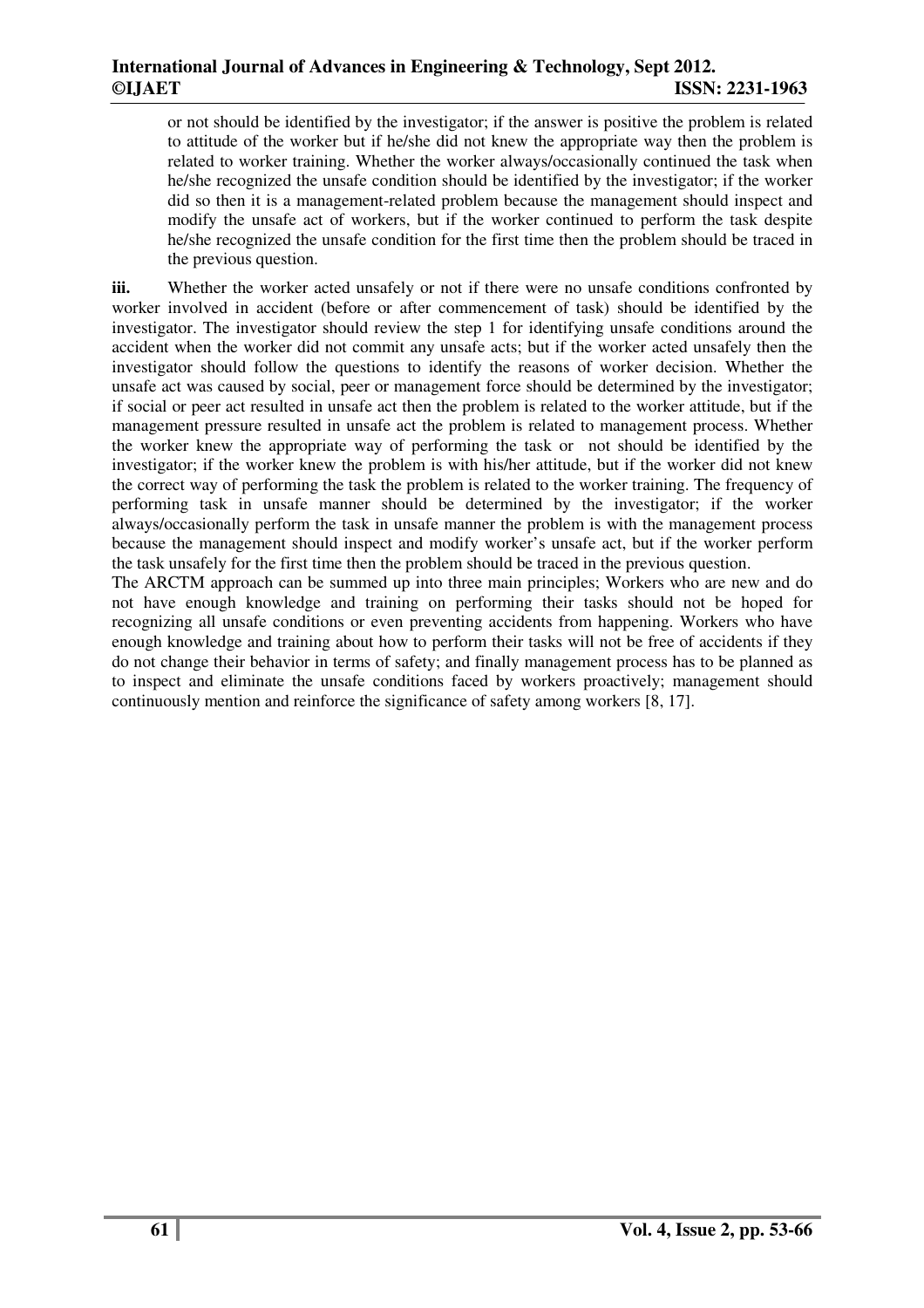

**Figure 6:** Accident Root Causes Tracing Model (ARCTM) [4, 17]

# **2.6 Hierarchy of causal influences**

The approach in the model of 'Hierarchy Of Casual Influences' is close to opinions of Kletz (2001) and Svedung and Rasmussen (2002) and others who believe that there is a lack of suitable and versatile accident causation model in handling high versatile socio-technical procedures like those exist in construction industry. The model proposes that the lack of adequate communication between work team, workplace, equipment and materials can lead to creation of 'immediate accident circumstances'. The performance of worker, site, equipment and material agents which could ultimately lead to or prevent an accident, relying on proximal effects in turn; such factors are named 'Shaping factors' in this model. Shaping factors are dependent on other effects away from the center of model named 'Originating influences' (See Figure 7) [9, 18].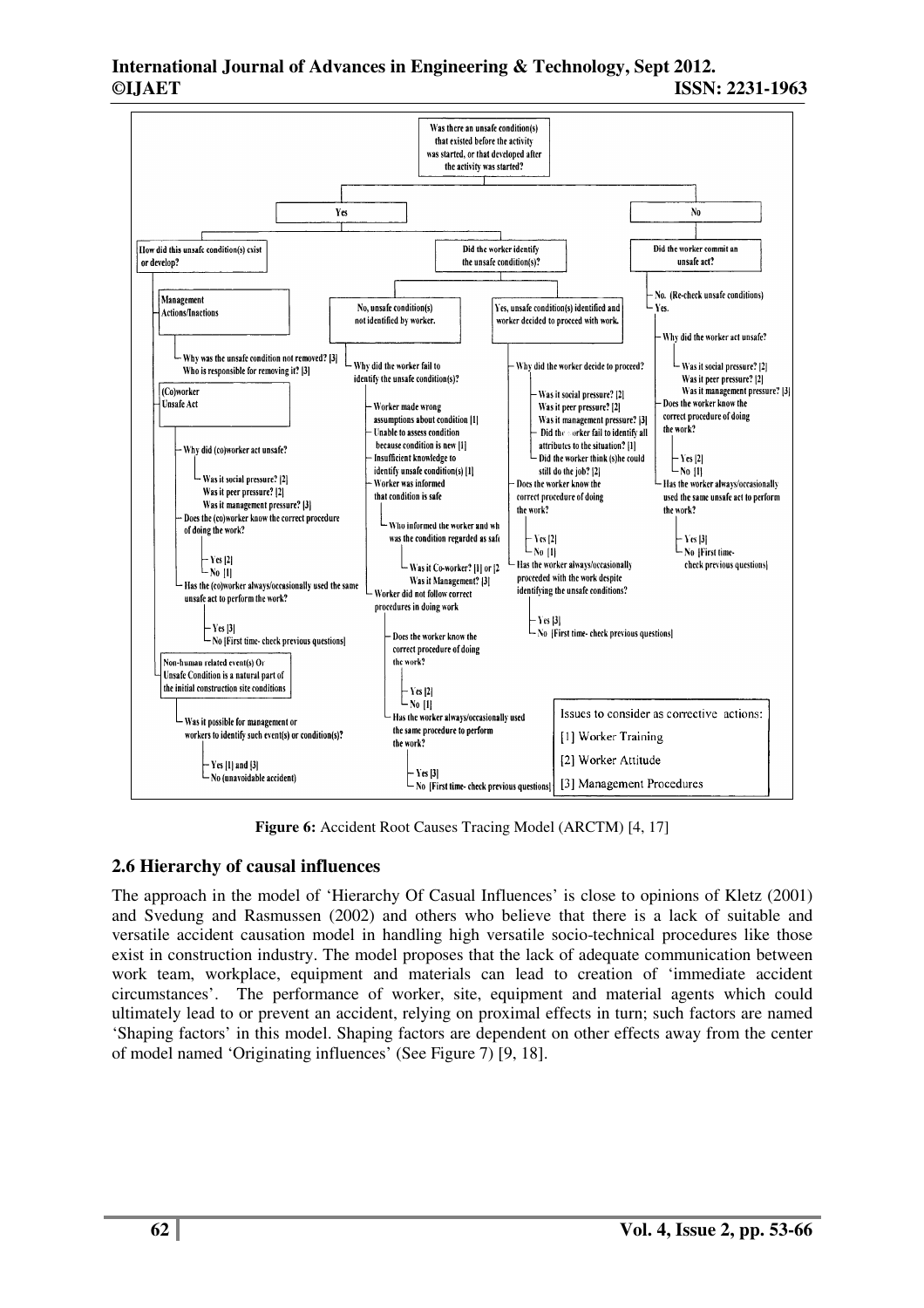

# **2.7 Behavior-based safety (BBS)**

Behavior-based safety (BBS) is the main area to consider when discussing safety issues in construction. BBS are safety techniques which have the capacity to enhance safety and health issues if it is implemented in a safety supportive environment [19]. With regard to Furnham's (1994) Sequential Accident Model, Lingard and Rowlinson expressed that BBS techniques will not succeed if workers fail to recognize and understand the health hazards at construction sites. The integration of safety and health of construction workers into the early stages of planning and design is the ultimate aim of BBS systems [20, 21]. The integration of safety and health of construction workers into the early stages of planning and design is the ultimate aim of BBS systems. The systems of integration of safety into planning and design can identify general health and safety hazards which are related to different construction activities prior to commencement of activities in planning and design phase [22].

# **2.8 Modified Statistical Triangle of Accident Causation**

Based on the Modified statistical triangle of accident causation (See Figure 8) when a hazard happens, the base of the triangle is the location where the hazard will be placed; this is called 'hazardous event'. The severity of the hazard will determine the movement of the hazard up the triangle. 'Near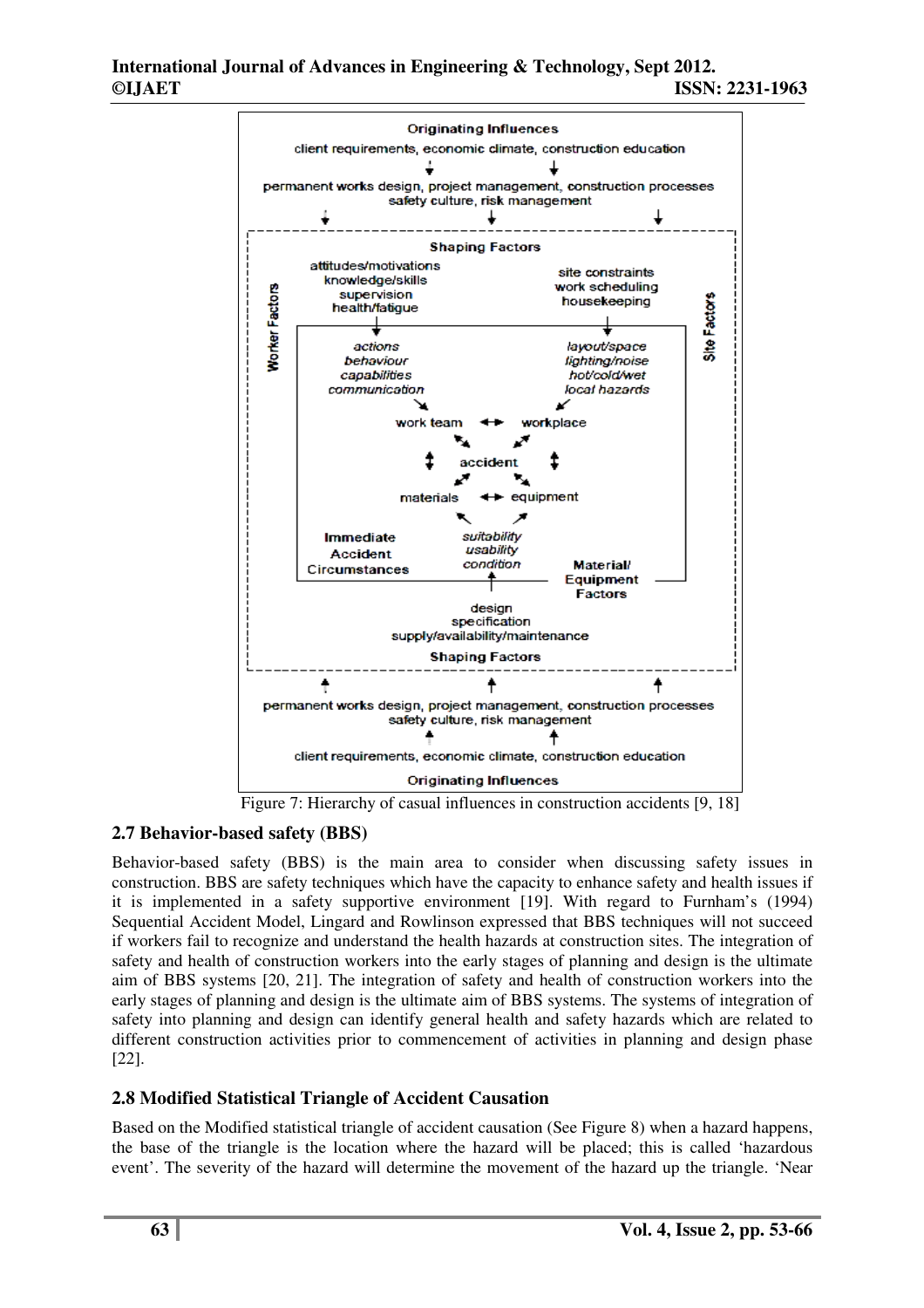miss' is the term used for the lower base of the triangle which means that a hazardous event with no physical injury for instance zero severity. The intermediate part of the triangle represents the area of severity greater than zero and it means that the hazardous event causes an accident with physical injuries. The highest point of the triangle represents the most hazardous event which means that the accident occurs and the result is fatality and loss of human life. [22].



**Figure 8:** Modified Statistical Triangle of Accident Causation [22]

There are two main aspects in control and management of hazards in construction; avoidance of occurring of hazardous event and restricting the severity potential of hazards if the hazard happens. Based on Fig. 8 the first step is preventive control measures which include practices to restrict the entrance of hazardous event into the triangle by lessening the probability of happening of the hazard. Precautionary control measures are at the second step which is designed to restrict the movement of hazardous event through the upper part of the triangle; this step lessens the risk via lessening the severity of the hazard if it happens. [22].

# **III.RESULTS AND DISCUSSION**

Theories and models of construction accidents causation are developed on the basis of describing how construction accidents happen. These theories and models illustrate how threats are translated into an injury or loss. Heinrich's domino theory, as an example, developed in 1931, proposes that one event leads to another, then to another and so forth, ending in an accident. The domino theory defined that 88 per cent of construction accidents are caused by unsafe acts of persons, 10 per cent by unsafe conditions and finally 2 per cent by 'acts of God'. It is interesting to notice that 'acts of God' concept in domino theory implies the fact that there might be a level of risk which is not controllable [4]. The domino theory represented a simple model based on a singular concept of risk. Subsequent theories and models of accident causation represented a higher level of sophistication and extensiveness. These subsequent theories defined immediate and contributing causes of accidents. Immediate causes constitute of unsafe acts and unsafe conditions while contributing causes include safety management performance and the mental and physical condition of the worker. The later theories of accident causation express the significance of the management of the systems, such as regulations for the use of safety equipment and interventions for hazards correction. This idea is, however, overshadowed by an intense emphasis on the worker as the initial inciter of accidents with the worker acting unsafely or being in an unsuitable mental or physical state [5]. There are some other accident causation theories, such as biased liability theory, state that once a construction worker has experienced an accident, the opportunities that the same worker experience further safety and health violations may either decrease or increase compared to other workers. According to these former theories of accident causation there is always a group of workers who are more likely to experience accidents. These models ignore the safety responsibility of management and put the whole responsibility on the shoulder of workers. Training of workers in order to reduce risks tolerance is recommended in these types of accident causation theories. Human behavior is the basis and foundation of risk in these models [23].

Further accident causation models, such as Goals freedom alertness theory' (Kerr 1957) or Motivation reward satisfaction model' (Petersen 1975), focused on the concept of 'human errors'. It is not defined that whether these human errors were the signs of underlying systematic problems, such as training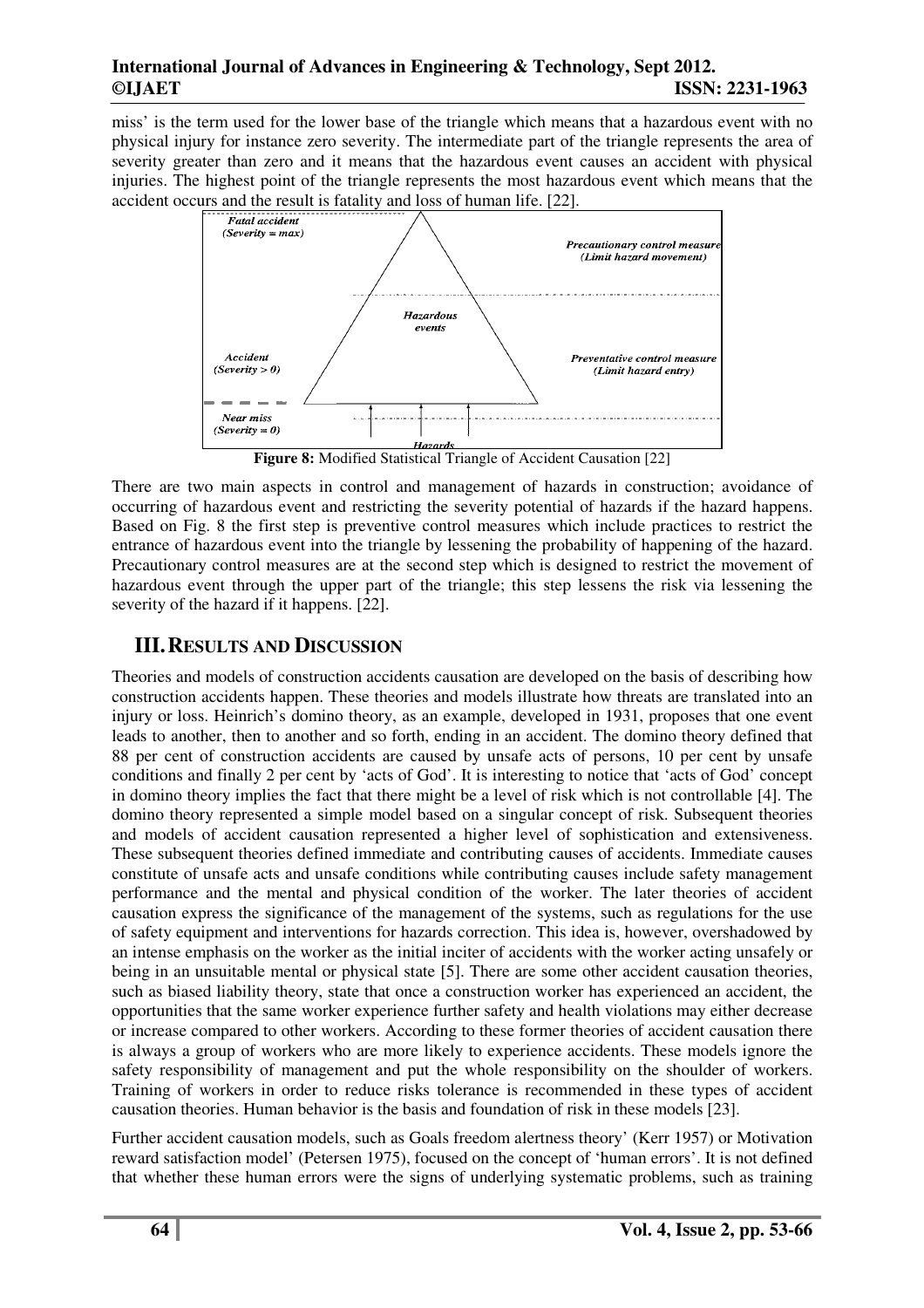deficiencies or situation of the working. According to these models, it is not easy to change the view to underlying problems rather than symptoms since the emphasis of the accident investigation is on 'unsafe acts' and 'unsafe conditions' [8]. It should be taken into account that many accidents happen not because they are not preventable, but because the organization did not learn from previous accidents. Therefore in preventing the reoccurrence of accidents in construction workplaces, the human dimension of accidents causation should be taken into consideration at a macro or organizational level, rather than simply considering the individual worker level [23].

The human error concept of accident causation was extended later by the development of the human factors in accident theories and models such as Ferrel theory (Ferrel 1977), the Human-error causation model (Petersen 1982) and the McClay model (McClay 1989). The interactions between the worker and the work environment, tools and equipments and other contributing factors results in adverse effect in work systems which began a sequence of events leading to accident [6, 8]. These theories of accident causation define that for instance, worker errors may result in mistakes and deficiencies in design of equipments. In addition, poor maintenance practices may intensifies the design defects; therefore the combination of these causes with poor operating routines may create violations from safety [13].

There are theories of accident causation such as that developed by reason in 1990's, which states that, the accumulation of human errors result in active and latent failures. The active failures can be notices immediately most of the time, while the latent failures are noticeable just when they are combined with supplement causes to violate the systems' defensive actions. The Reason's theory of accident causation challenges the inappropriate belief of managers which assume that systems are safe and to search for underlying variables [23]

# **IV. CONCLUSION**

Accidents and incidents in construction workplaces are unplanned and unwanted occurrences involving movement of persons, objects or materials which may result in injury, damage or loss to property or people. The majority of accidents happen when employees disregard safety rules (Unsafe acts) and management ignore the presence of unsafe conditions. Therefore unsafe acts and unsafe conditions are the immediate (direct) causes of accidents. On the other hand, physical and mental condition of the person as well as environmental forces and supervisory safety performance are the contributory (indirect) causes of accidents.

Accidents are determined to follow a pattern; accidents causation theories and models provide explanations of why accidents and incidents happen. All the construction accident causation theories and models developed have considerably increased the understanding of accidents and how they happen. They have stimulated a strong and powerful emphasis on the role of human error which has resulted into a reasonable place for training and education of workers in order to develop competencies and safety awareness. However there is a fundamental dilemma which is the different interpretations of risk, safety and the extent of risk which needs to be reduced to be acceptable. People are likely to believe that once an action is executed in response to a hazard, the situation is safe or safe enough. The weakness of the accident causation theories is that they do not offer extensive strategic guidelines for managers and supervisors for reducing risks at construction workplaces. Moreover, these theories have implied the inappropriate perception that accidents in workplaces can be prevented in case human errors are eliminated. Since risk is beyond the human intervention, not all accidents are preventable. Strategies require to be revised in a manner to manage the risk and workers need to be watchful of it. A great number of accidents can be prevented if the safety management system reflects both natural degradation and these intrinsic threats. The initial step in developing such system is preparing a model which shows the interaction between the accident likelihood and organizational tasks and activities in the presence of these hazards.

# **REFERENCES**

[1]. Abdul Hamid, A.R., Yusuf, W. Z. W. and Singh, B., (2003) "Hazards at construction sites". Proceedings of the 5th Asia-Pacific Structural Engineering and Construction Conference (APSEC 2003). 26-28 August 2003 Johor Bahru, Malaysia.